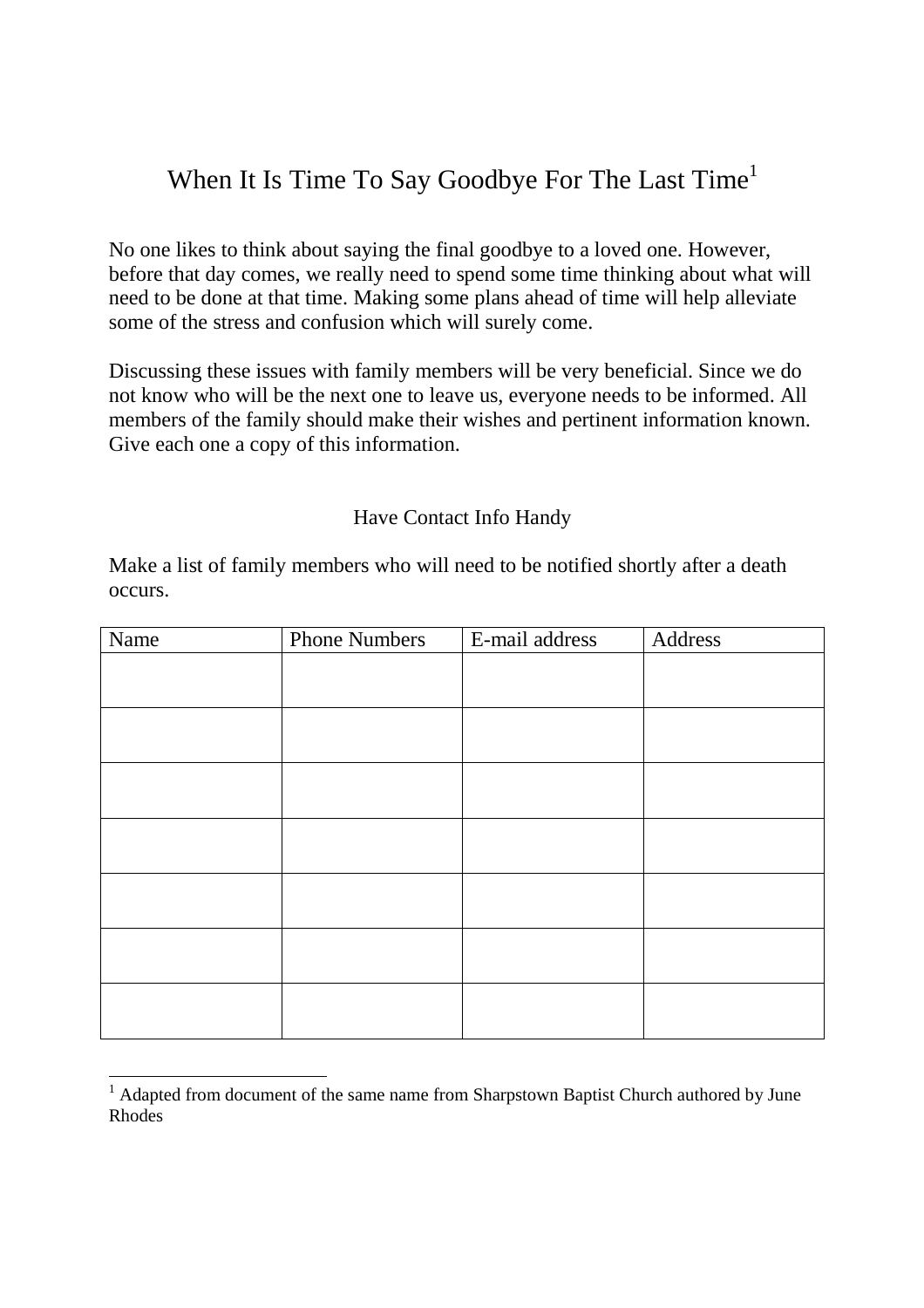Brazos Meadows members will want to notify the church as soon as appropriate family members have been contacted. During normal business hours you can call the church office, 254-666-7314, and we will pass the information along to the congregation. If the office does not answer or if it is after hours you may need to call someone directly. Record names and phone numbers below for someone from the church you would feel comfortable calling. After you inform them, they will pass the information along.

| A friend: |  |
|-----------|--|
|           |  |

Record the name and telephone number of the funeral home you wish to use.

 $\overline{a}$ 

Record contact information for others who may need to be notified soon after the death.

| Close friends:              |  |  |
|-----------------------------|--|--|
|                             |  |  |
|                             |  |  |
|                             |  |  |
|                             |  |  |
|                             |  |  |
| List insurance information: |  |  |

What Needs To Be Done First?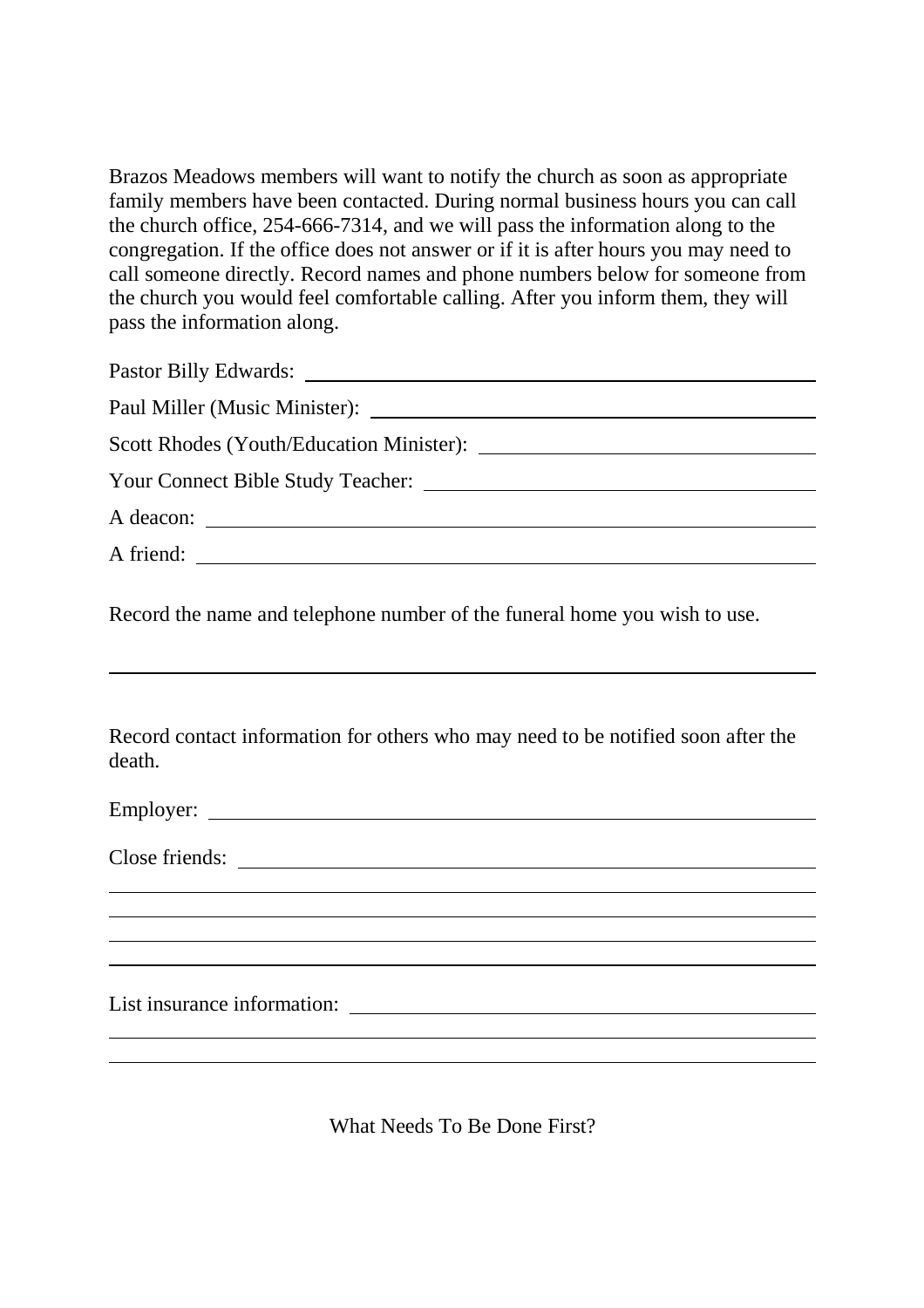This will depend on the circumstances:

- 1) If the person dies in a hospital or nursing home, someone there will guide you at this time. A social worker or perhaps a chaplain or someone like that should be available to help. One of the first things they will need to know is the name of the funeral home to use.
- 2) If the person dies at home under hospice care call the hospice nurse if he/she is not present. Someone from hospice will come to help and they will need the name of the funeral home.
- 3) If the person dies at home without hospice care, call 911. If you do not want medical personnel to attempt to resuscitate your loved one, make sure you have a DO NOT RESUSCITATE form to give emergency personnel as soon as they arrive.

In each of the above cases a medical professional or justice of the peace will pronounce the death. In the cases of a death at home a police officer will most likely have to make a report. Hospice or emergency personnel should arrange for that.

## What Next?

After the body has been taken to the mortuary you will need to make an appointment with the funeral home. The funeral director will need information about the deceased at this appointment.

| Names of parents: |
|-------------------|
|                   |
|                   |
|                   |
|                   |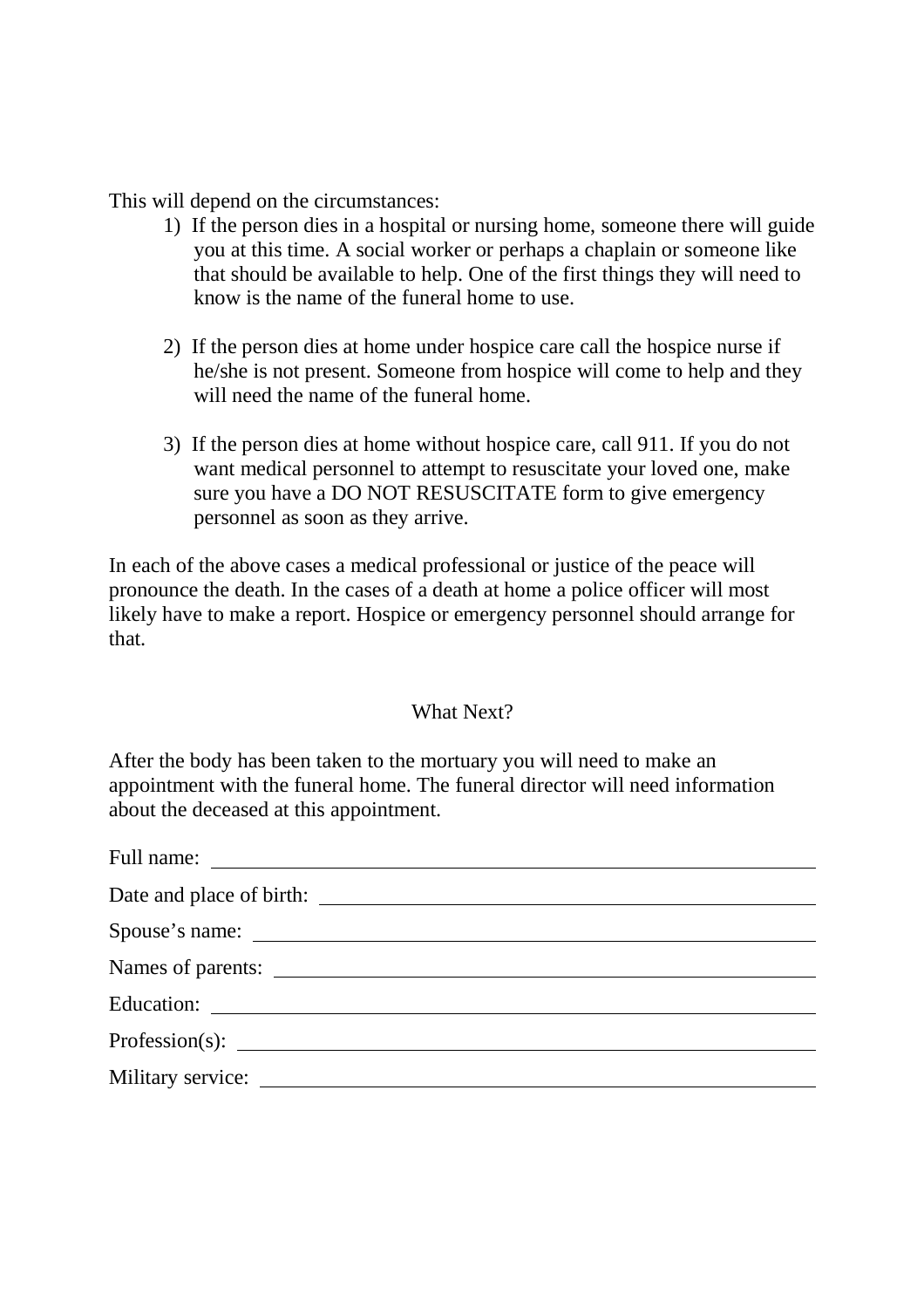Any accomplishments or services you wish to communicate:

Survivors:

 $\overline{a}$ 

You should also take clothing for the deceased to this appointment.

You will also discuss payment for the funeral at this appointment. All fees will be listed for you. Is there insurance? If so, take that information with you. You may also need your check book and/or credit card.

The funeral director will also discuss death certificates with you. You will need these to conduct any business for the deceased so you will need to have some idea how many to order. You can request more at a later date, but they will be more expensive. Therefore, it is advantageous to request an adequate number at this meeting. How many will you request?

Funeral Service Plans

Will it be a memorial service or a funeral service or a graveside service only?

Date and time:

Location:

Will there be a visitation?

When and where: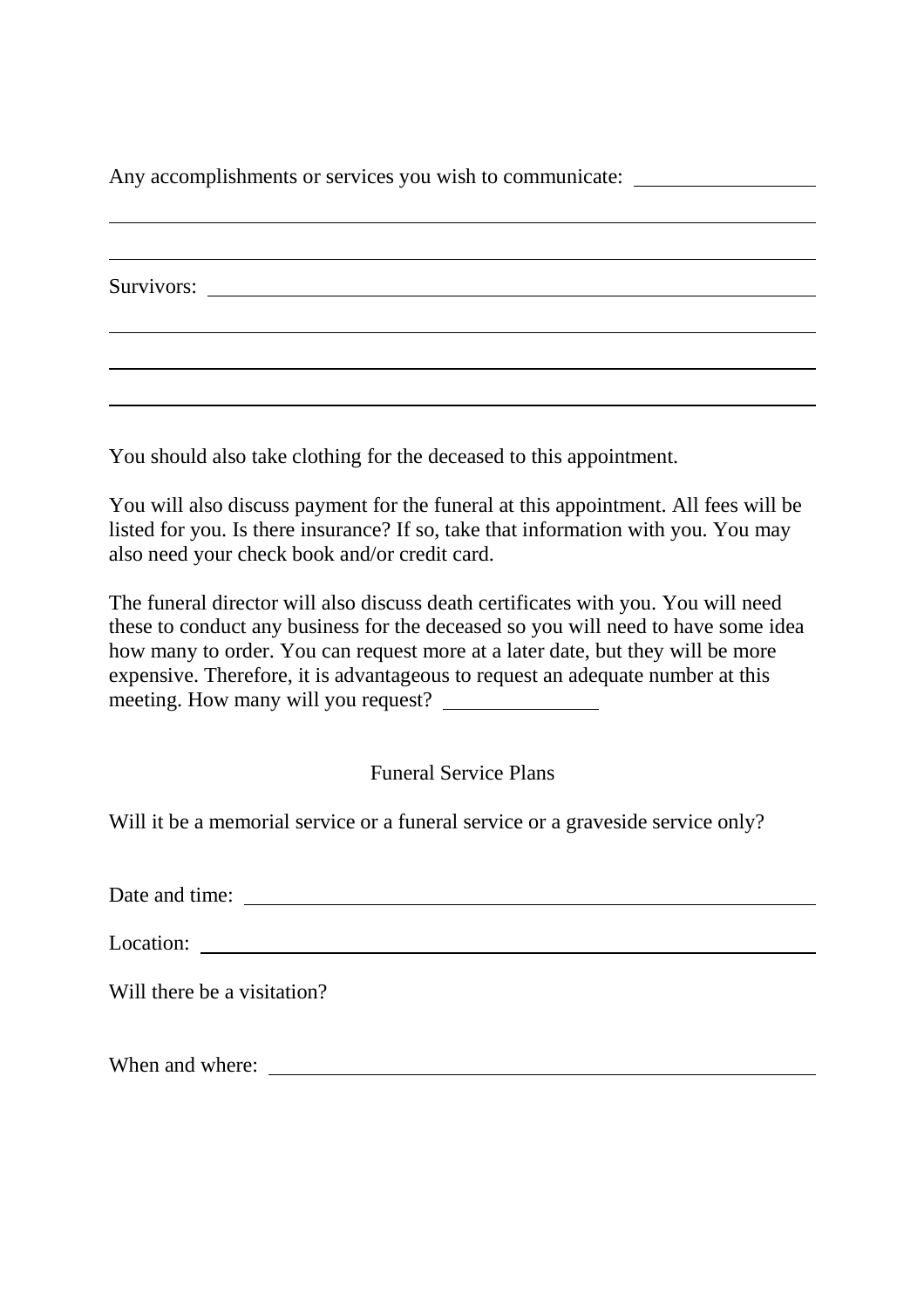Who will officiate? If you wish the pastor to conduct the service, please call and ask him. If you have another special person you would like to do this, please let the pastor know this also.

List names and contact information for the above: \_\_\_\_\_\_\_\_\_\_\_\_\_\_\_\_\_\_\_\_\_\_\_\_\_\_\_\_\_\_\_

What about music? You may use recorded music or ask musicians to provide it. List names and numbers for soloists and/or accompanists you might request:

What songs would you request?

 $\overline{a}$ 

 $\overline{a}$ 

 $\overline{a}$ 

 $\overline{a}$ 

Will you use pallbearers? List names and contact information for those you may ask to do this:

After The Service

Giving an honorarium to those participating in the service, such as ministers, soloists, accompanists, and sound booth operators, is customary. The funeral director can probably give you suggestions for appropriate amounts. However, this is entirely a personal matter.

You will need to report the death to the Social Security Administration. This cannot be done online. Call 800-772-1213. The funeral director may offer to do this for you.

If there is life insurance call the agent or human resources personnel to get claim forms. Names and numbers for this: